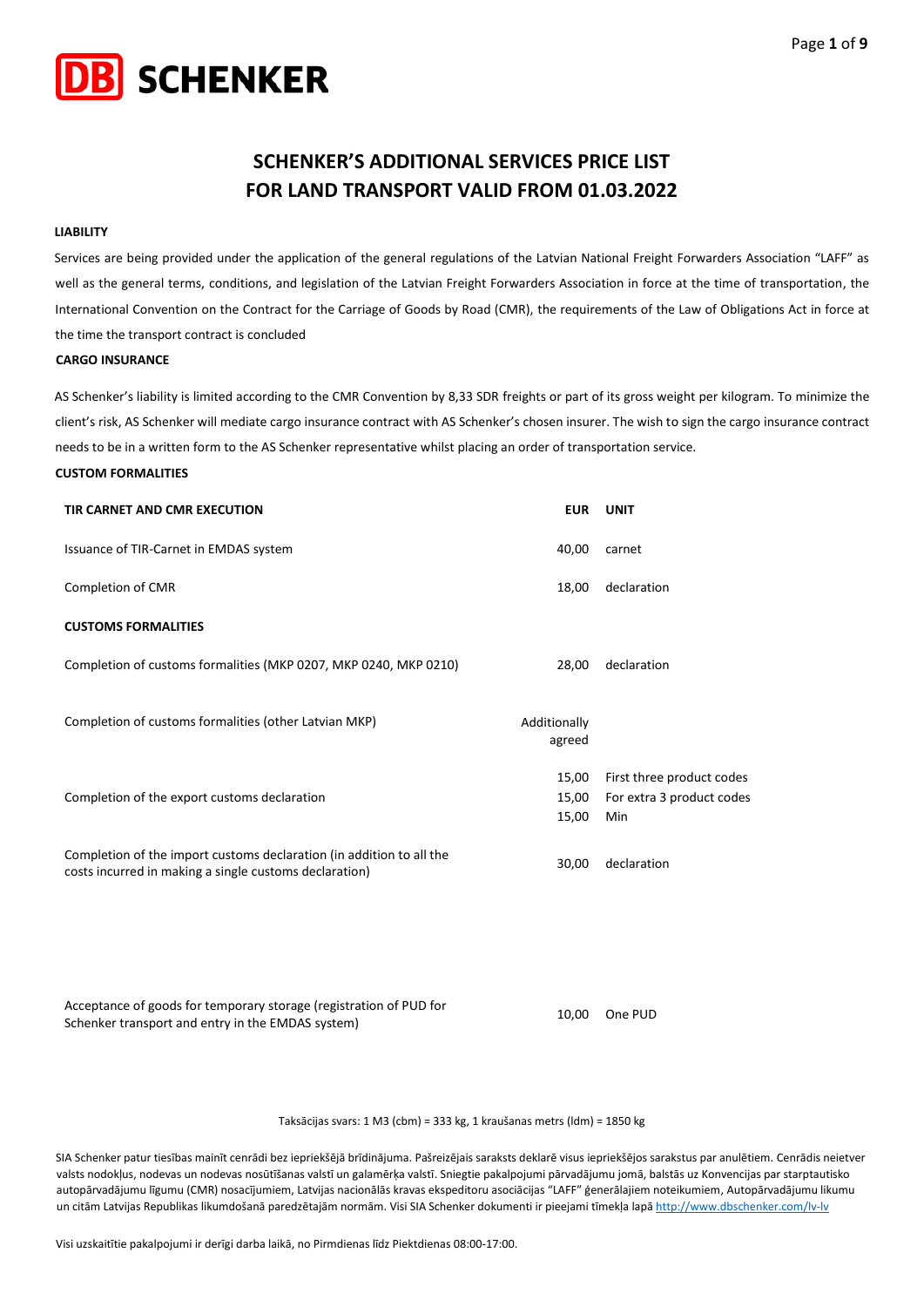# **SCHENKER**

Acceptance of goods for temporary storage and conclusion of a T1 (clearance of PUDs for transport other than Schenker transport and entry in the EMDAS system)

Conclusion of a T-1 or TIR (included in the price if Schenker is used for transport) to a 1-1 of the (included in the price if schenker is used for the contrast of transit document transport)

DB SCHENKERsystem and DB SCHENKERparcel Shipments transported outside the EU are subject to a formalities fee in Europe for non-EU countries (applies to Import shipments)

# **TRANSIT DECLARATION (T-1) FOR TRANSPORT**

Execution of a transit customs declaration (T1) with a guarantee from SIA "Schenker" for the value of the cargo up to 100 000.00 EUR 45,00 Per custom declaration

Execution of a transit customs declaration (T1) with a guarantee from SIA "Schenker" for the value of the cargo over 100 000.00 EUR

Execution of a transit customs declaration from a customs warehouse Execution of a transit customs declaration from a customs warehouse execution of the custom declaration<br>(T-1) for transportation from MKP 0207 EX-3 cargo

Execution of T2L declaration (courier costs are not included) 35,00 Per custom declaration

Execution of T2F declaration (courier costs are not included) 50,00 Per custom declaration

Execution of the declaration temporary export of cargo **Additionally** Additionally

Preparation of Food and Veterinary Service (FVS) documents (FOR PALLETS) (if transport to the place of inspection is required - delivery costs and completion of T-1 customs formalities are calculated separately)

Preparation of Food and Veterinary Service (FVS) documents (GOODS) (if transport to the place of inspection is required delivery costs and completion of T-1 customs formalities is calculated separately)

Correction of the PUD declaration in the EMDAS system

Preparation of A.TR certificate (document of origin) 60,00 one (1)

Application in the EMDAS system to the customs authorities for VAD cancellation /correction/creation of a new declaration at the request of the customer

Calculation of a possible customs debt (at the customer's request) 11,00 one (1) customs declaration

Customs broker commission 1% of customs duties / 5,00 EUR MIN

Volume ratio: 1 m3 (cbm) = 333 kg, 1 loading meter (ldm) = 1850 kg

AS Schenker has the right to change the price list without notice. Current list declares all previous lists void. Pricelist does not include state taxes, duties and fees in country of departure and destination. This document is valid for land transportation. The general regulations of the Latvian National Freight Forwarders Association "LAFF" as well as the general terms, conditions and legislation of the Latvian Freight Forwarders Association in force at the time of transportation., the Convention on the Contract for the International Carriage of Goods by Road (CMR) and other legislations apply.

All listed services are valid during working hours, Monday to Friday 08:00-16:30.

18,00 Per PUD

50,00 Per shipment

55,00 Min per custom declaration

10,00 Per custom declaration

1,00 One time PUD correction 7,00 Every next PUD correction

declaration

above

15,00 One declaration – till 3 product codes

preparation of the document

28,00 One declaration till 3 product codes 40,00 One declaration over 3 product codes 50,00 multiple correction of one (1) customs

30,00 One declaration – from 3 product codes and

Additionally agreed

agreed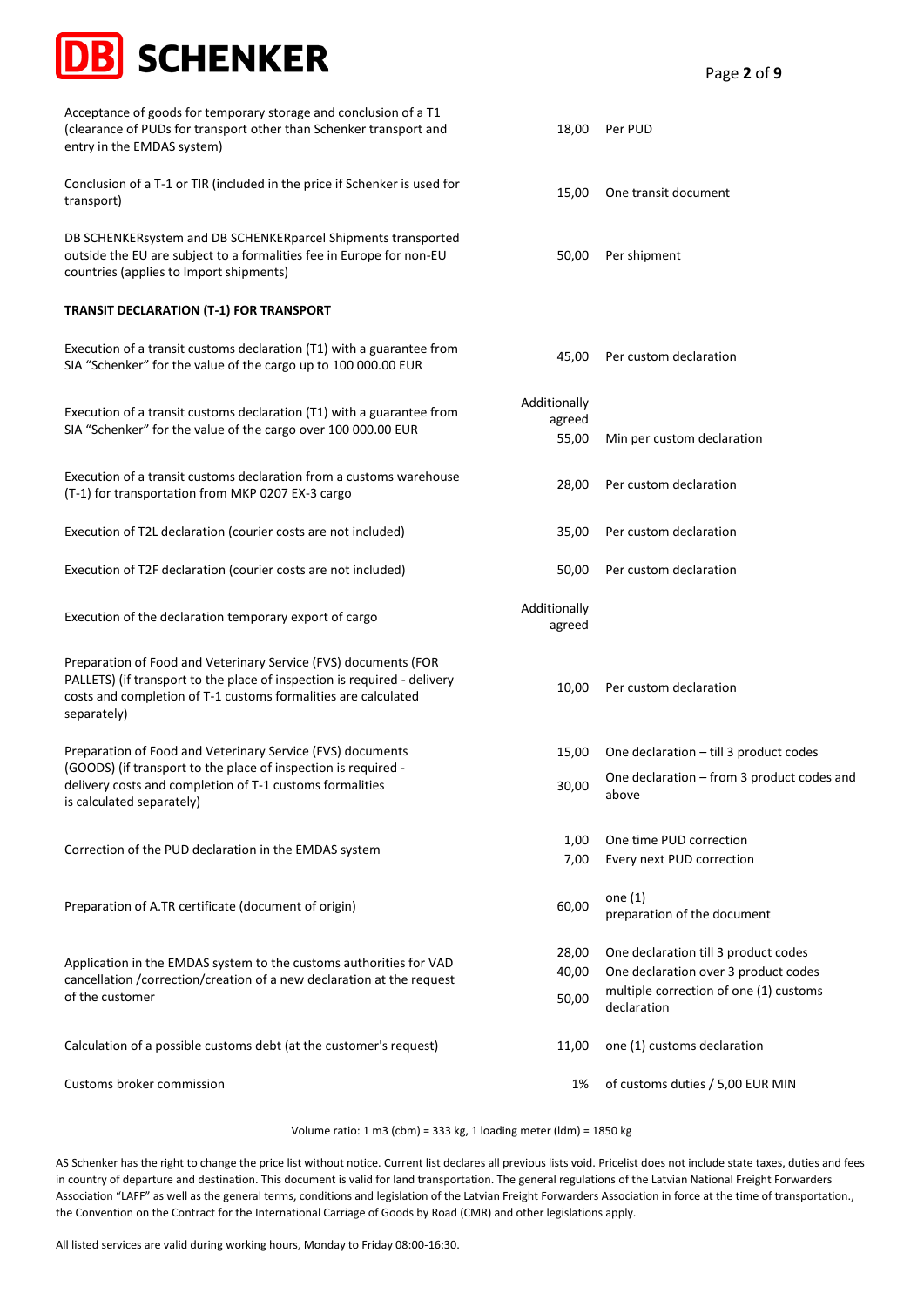

**CUSTOMS PROCEDURE - DESTRUCTION OF GOODS**

| Execution of customs procedure for destruction of goods | 40.00 | cargo + product destruction / disposal costs    |
|---------------------------------------------------------|-------|-------------------------------------------------|
| Freight transport to the place of destruction           |       | According to the price list of local deliveries |

#### **PREPARATION OF REPORTS**

| <b>INTRASTAT report</b>                                                                                           | 5,70          | shipment                                                                                                                                      |
|-------------------------------------------------------------------------------------------------------------------|---------------|-----------------------------------------------------------------------------------------------------------------------------------------------|
| 1 goods invoice                                                                                                   | 18,50         | report sheet                                                                                                                                  |
| DRN + VM import / export reports                                                                                  | 50%           | from the INTRASTAT reference price                                                                                                            |
| PVN import / export reports                                                                                       | 50%           | from the INTRASTAT reference price                                                                                                            |
| Conclusion on packaging                                                                                           | 25,60         | shipment                                                                                                                                      |
| <b>INTRASTAT report</b>                                                                                           | 3,00<br>10,00 | 1 invoice<br>1 per 1 reference page (1 page - 15 codes,<br>each following - 30 product codes) DRN<br>report 30% of Intrastat quarterly report |
| DRN report                                                                                                        | 50,00<br>30%  | Per report. If no Intrastat report is provided<br>from the Intrastat quarterly reference price                                                |
|                                                                                                                   |               |                                                                                                                                               |
| <b>ADDITIONAL SERVICES</b>                                                                                        | <b>EUR</b>    | <b>UNIT</b>                                                                                                                                   |
| Manual loading at the consignee or consignor                                                                      | 20,00         | Per taxation tone                                                                                                                             |
| Applicable only to all weights shown in the transport documents. The<br>service is provided by prior arrangement. | 5,00          | minimum                                                                                                                                       |
| Receipt or delivery of cargo to the customer's premises with a pallet<br>truck                                    | 2,00          | Per 100kg                                                                                                                                     |
| Applicable only to all weights shown in the transport documents. The<br>service is provided by prior arrangement. | 7,00          | Minimum per shipment                                                                                                                          |
| <b>ADDITIONAL SERVICES</b>                                                                                        | <b>EUR</b>    | <b>UNIT</b>                                                                                                                                   |

# **LONG GOODS SUPPLEMENT FOR INTERNATIONAL TRANSPORT**

Volume ratio: 1 m3 (cbm) = 333 kg, 1 loading meter (ldm) = 1850 kg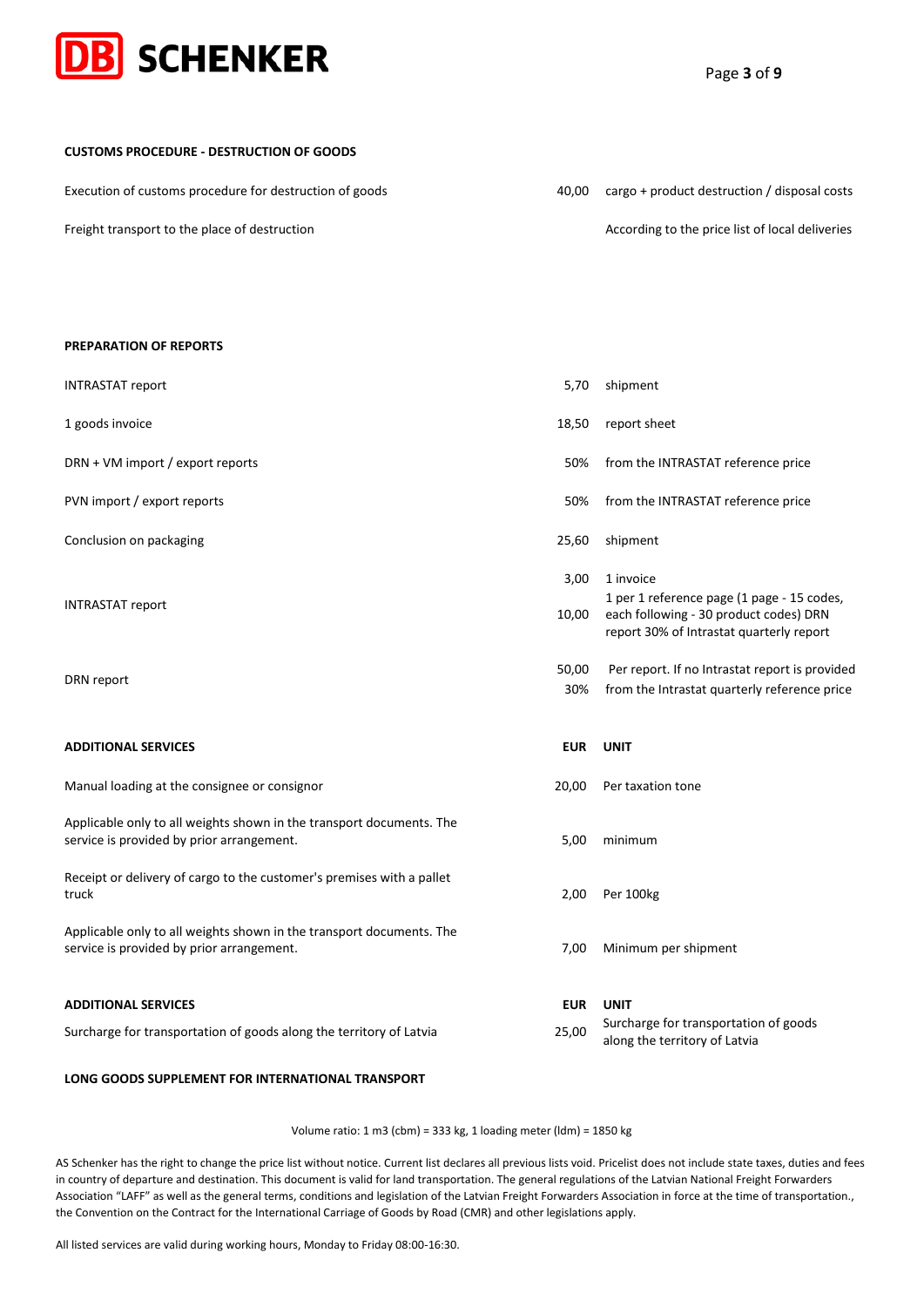

| Surcharge for transportation of long goods                                                      | 15%                    | Per shipment               |
|-------------------------------------------------------------------------------------------------|------------------------|----------------------------|
| Surcharge for processing of long goods at the terminal                                          | 25.00                  | For each terminal involved |
| Surcharge for delivery of long goods                                                            | 25,00                  | Per shipment               |
| ADDITIONAL NUMBER OF INCOMPLETE SPECIFICATIONS, GROSS WEIGHT, DIMENSIONS OR VOLUME OF CBM / LDM |                        |                            |
| DB SCHENKER system, DBSCHENKERpremium shipment - for<br>international cargo transportation.     | 25,00                  | Per shipment               |
| DB SCHENKERsystem - domestc freight                                                             | 10,00                  | Per shipment               |
| Surcharge DB SCHENKERpart load, DB SCHENKERfull load shipment                                   | Examined<br>separately |                            |
| <b>ADDITIONAL SURCHARGES</b>                                                                    | <b>EUR</b>             | <b>UNIT</b>                |
| Payer's, addresses, etc. change of information in the invoice                                   | 5,00                   | Per invoice                |
| Order a transportation service using a form or email                                            | 10,00                  | Per order                  |
| Change of invoice information                                                                   | 5,00                   | Per order                  |
| Surcharge for incomplete information in the order                                               | 5,00                   | Per order                  |

### **DB SCHENKER SYSTEM, DBSCHENKERPREMIUM DB SCHENKERPARCEL, DB SCHENKERPART LOAD, DB SCHENKERFULL LOAD DESCRIPTION OF THE GOODS OF THE SHIPMENT, IF THE INCORROR OR INCOMPLETE ADDRESS IS INDICATED IN THE ORDER, THE CONTACT PERSON IS NOT INDICATED, TELEPHONE NO.**

| CMR preparation and printing                                                                                     | 15,00                                      | Per shipment                           |
|------------------------------------------------------------------------------------------------------------------|--------------------------------------------|----------------------------------------|
| Order a transportation service using a form or email                                                             | 10,00                                      | Per shipment                           |
| Return of accompanying documents (PPR) (return takes place once a<br>month)                                      | 20,00                                      | Month                                  |
| Payment on delivery control (COD)                                                                                | 30,00                                      | Per shipment                           |
| Change of delivery terms                                                                                         | 35,00                                      | Per shipment                           |
| Surcharge for repeated collection in the territory of Latvia DB<br>SCHENKERsystem                                | 70%                                        | from the price of the shipment         |
| Re-collection surcharge for European cargo DB SCHENKERsystem, DB<br>SCHENKERsystem premium and DB SCHENKERparcel | Every shipment<br>calculated<br>separately |                                        |
| Order cancellation fee DB SCHENKERparcel, DB SCHENKERsystem, DB                                                  | No fee<br>In the amount of                 | The collection process has not started |
| SCHENKERsystem premium                                                                                           | costs incurred                             | The collection process has begun       |

#### Volume ratio: 1 m3 (cbm) = 333 kg, 1 loading meter (ldm) = 1850 kg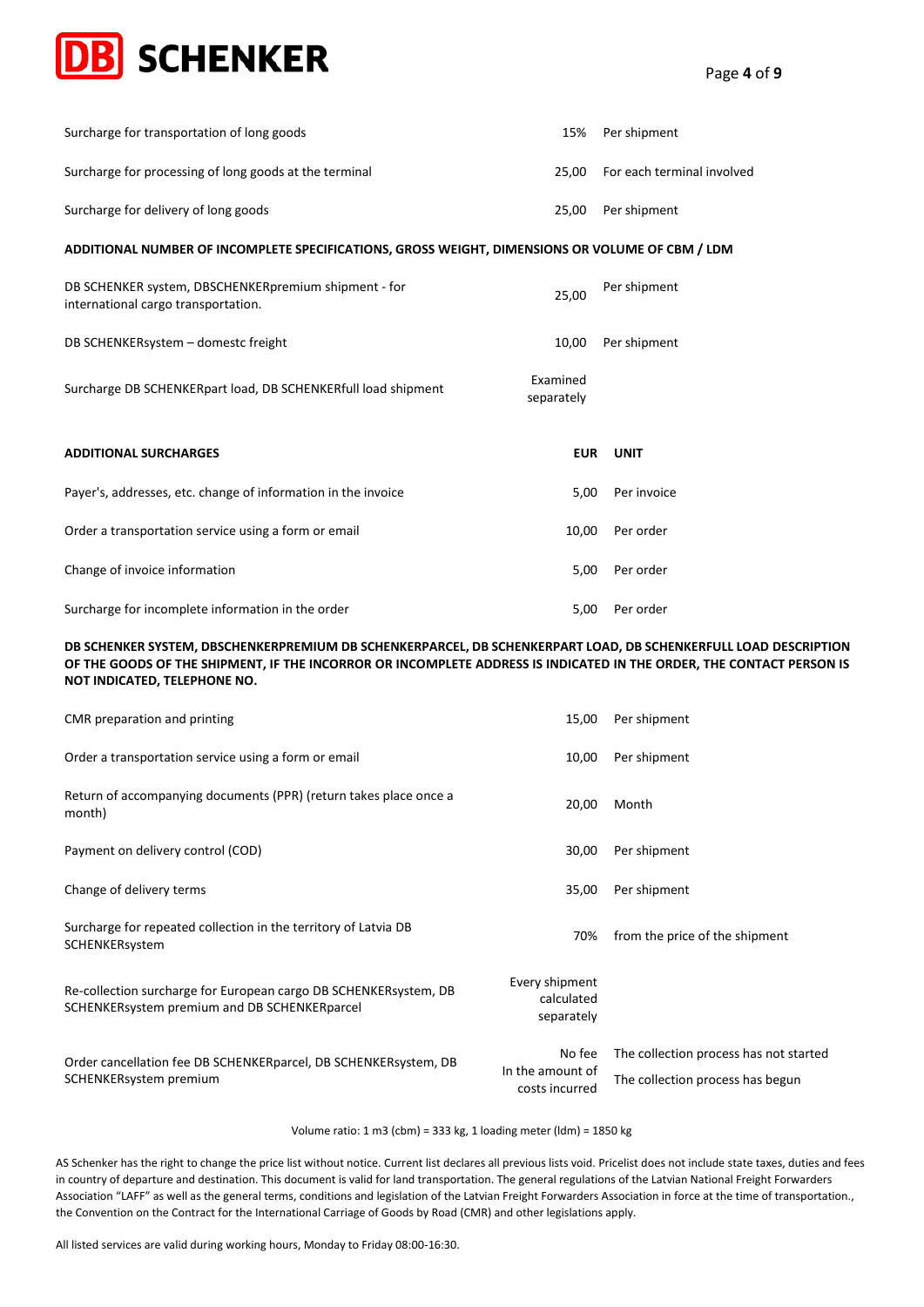

| Cargo agency                                   | 25,00 Per shipment |
|------------------------------------------------|--------------------|
| ePOD receipt from the archives of SIA Schenker | 15,00 per ePOD     |

# **ORDER CANCELLATION FEE DB SCHENKER PART LOAD, DB SCHENKER FULL LOAD**

| No fee     | Before 48h                                                |
|------------|-----------------------------------------------------------|
| 40%        | From the transportation fee 24h in<br>advance             |
| 200,00     | Minimum                                                   |
| No fee     | Before 24h                                                |
| 40%        | From the transportation fee - less than<br>24h in advance |
| 200,00     | Minimum                                                   |
| No fee     | Before 24h                                                |
| 40%        | From the transportation fee - less than<br>24h in advance |
| 70,00      | Minimum                                                   |
| No fee     |                                                           |
| 10,00      | letter                                                    |
| 20,00      | letter                                                    |
| 10,00      | waybill                                                   |
| <b>EUR</b> | <b>UNITS</b>                                              |
| 30%        | Above transportation prices                               |
| 30%        | Above transportation prices                               |
| 25,00      | shipment                                                  |
| +30%       | Above transportation prices                               |
| 20,00      | shipment                                                  |
| $+30%$     | Above transportation prices                               |
| 40,00      | shipment                                                  |
| +30%       | Above transportation prices                               |
|            | shipment                                                  |
| +30%       | Above transportation prices                               |
| $+15%$     | Above transportation prices                               |
| 10,00      | minimum                                                   |
| $+15%$     | Above transportation prices                               |
|            | 35,00                                                     |

Volume ratio: 1 m3 (cbm) = 333 kg, 1 loading meter (ldm) = 1850 kg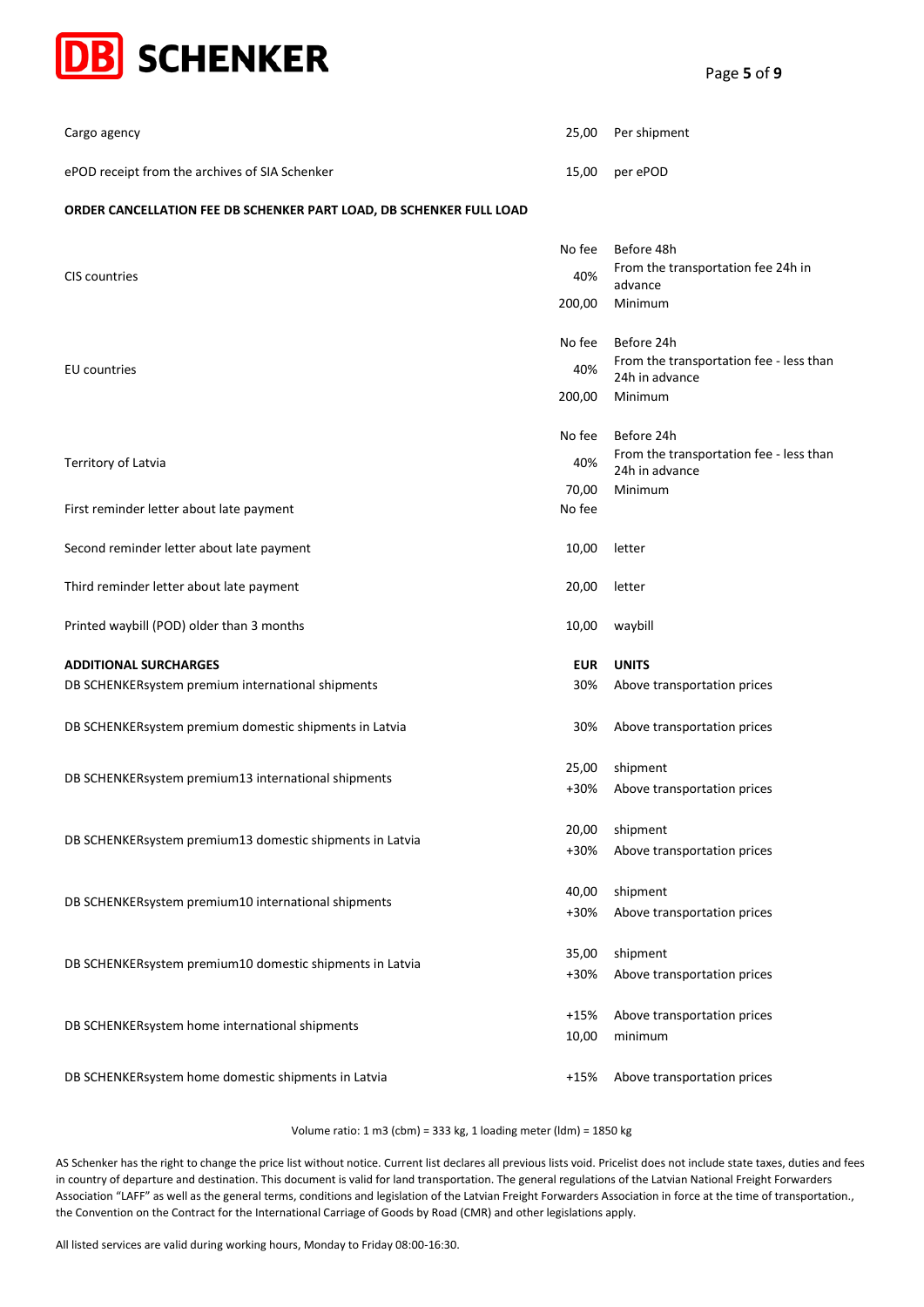

|                                                                                                                                                   | 5,00  | minimum                                                                   |
|---------------------------------------------------------------------------------------------------------------------------------------------------|-------|---------------------------------------------------------------------------|
| Pre-notice                                                                                                                                        | 7,00  | Shipment                                                                  |
| Notice (Fix Day) in international transport                                                                                                       | 15,00 | Shipment                                                                  |
| Notice (Fix Day) in Latvia domestic transport                                                                                                     | 10,00 | Shipment                                                                  |
| Notice (Fix Day10) in international transport                                                                                                     | 50,00 | Shipment                                                                  |
| Notice (Fix Day10) in Latvia domestic transport                                                                                                   | 40,00 | Shipment                                                                  |
| Notice (Fix Day13) in international transport                                                                                                     | 30,00 | Shipment                                                                  |
| Notice (Fix Day13) in Latvia domestic shipments                                                                                                   | 20,00 | Shipment                                                                  |
| Notice (Fix Day to be agreed) in international transport                                                                                          | 20,00 | order                                                                     |
| Notice (Fix Day to be agreed) in Latvia Domestic transport                                                                                        | 15,00 | order                                                                     |
| For the collection and / or delivery of cargo in Latvia, a surcharge of<br>the following amount is applied in the specified time window (not less | 10,00 | 35/5,000<br>For the tax weight of consignments up to<br>100 <sub>kg</sub> |
| than 2 hours)                                                                                                                                     | 15,00 | For the tax weight of shipments from<br>101kg to 10,000kg                 |

#### **DANGEROUS GOODS SURCHARGE (ADR) TRANSPORT:**

Transportation of dangerous goods is offered DB SCHENKERsystem, DB SCHENKERsystem premium, DB SCHENKERpart load and DB SCHENKERfull load products and may be restricted in certain countries in combination with the option of Fixed Date delivery as well as storage at terminal terminals on holidays.

ADR cannot be combined with delivery on a specific date (Fix day):PL, BY, UA, FI, Benelux, CZ, RO, TR, HU, BG, SI, SK, GR, HR, MK, RS, BA, MO Not accepted for transportation ADR 1. and 7. class goods. Goods of all other ADR classes are accepted for transportation only with the prior written consent of SIA Schenker.

The consignor is responsible for the packaging, labeling and filling in of the dangerous goods declaration in accordance with regulatory requirements.

**Tariffs for transportation of dangerous goods (ADR as well as limited quantities - LQ), EUR per shipment:**

| <b>Taxation</b><br>weight kg |                                                  | LT, EE, PL | AT, BE, BG, CH,<br>CZ, DE, ES, FR, GR, HR, HU, IT, NL, PT, RO, RU, SI, SK, TR | FI,GB,IE,<br><b>NO,SE</b> | DK  |  |
|------------------------------|--------------------------------------------------|------------|-------------------------------------------------------------------------------|---------------------------|-----|--|
| 1-2500                       | 20                                               | 35         |                                                                               | 110                       | 140 |  |
| 2501-24000                   | 15% from the price of the shipment, min 90,00EUR |            |                                                                               |                           |     |  |

#### Volume ratio: 1 m3 (cbm) = 333 kg, 1 loading meter (ldm) = 1850 kg

AS Schenker has the right to change the price list without notice. Current list declares all previous lists void. Pricelist does not include state taxes, duties and fees in country of departure and destination. This document is valid for land transportation. The general regulations of the Latvian National Freight Forwarders Association "LAFF" as well as the general terms, conditions and legislation of the Latvian Freight Forwarders Association in force at the time of transportation., the Convention on the Contract for the International Carriage of Goods by Road (CMR) and other legislations apply.

All listed services are valid during working hours, Monday to Friday 08:00-16:30.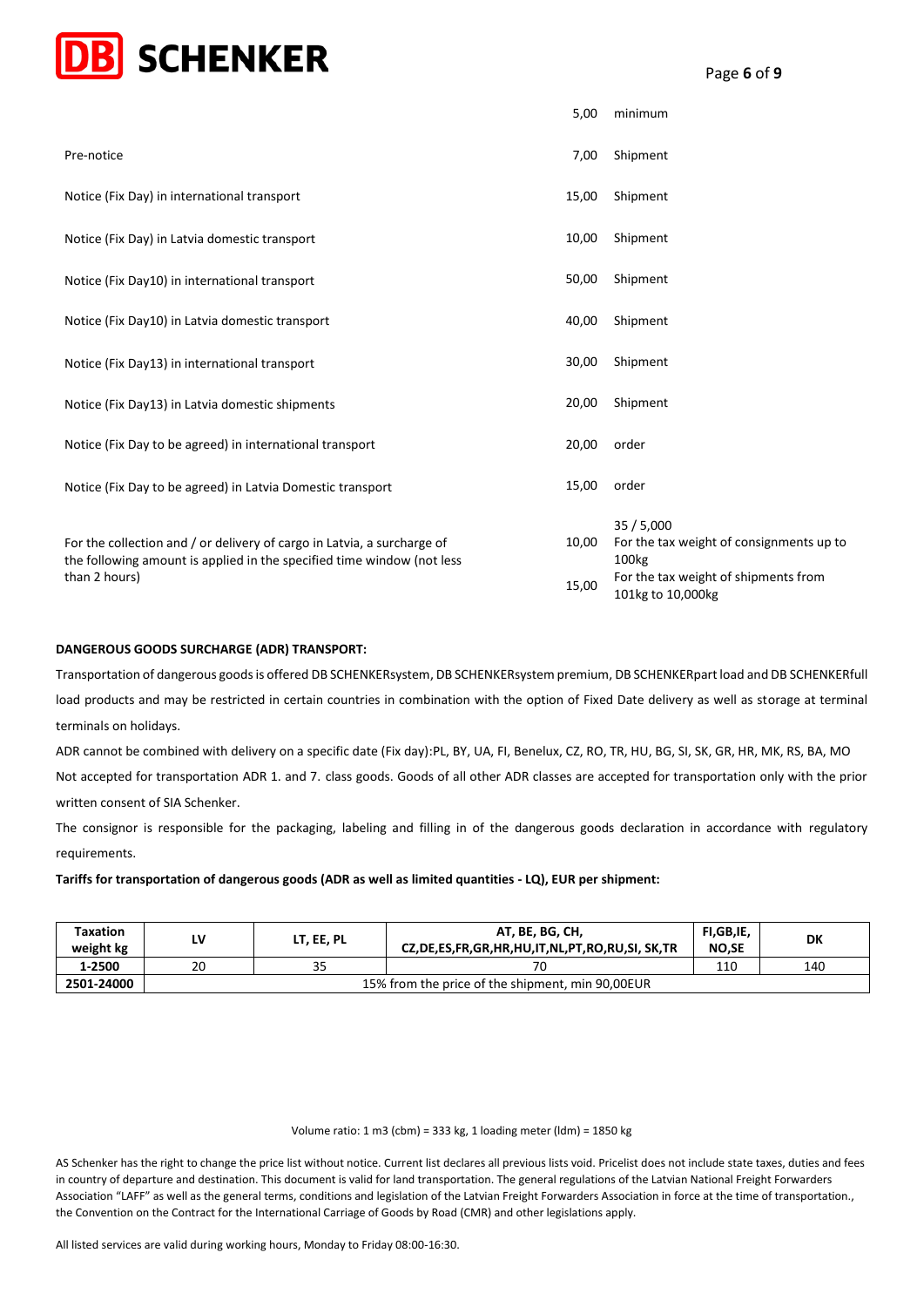

#### **SHIPMENT LABELING**

All goods must be packed in such a way as to protect them from physical impact during transport. Fragile goods and liquids must be packed in boxes filled with foam and marked accordingly. If the packaging does not meet the standard parameters, DB Schenker is not responsible for the timely delivery and storage of the consignments. A consignment may not be accepted for transportation if it is not marked, its packaging raises doubts about the preservation of the consignment during transportation. Previously used boxes with misleading markings will not be accepted for transportation. Each transport unit must be marked. The following must be indicated on the label: the full address of the consignee, including the postal code and the building number; full consignor's address and contact telephone number; special instructions (eg other Epll, etc. may be stacked on this package). If the cargo is not properly marked, SIA Schenker performs marking at the customer's expense.

| <b>LABELING AND PALLETING OF CARGO</b>                                                                                                                             | <b>EUR</b> | <b>UNIT</b>              |
|--------------------------------------------------------------------------------------------------------------------------------------------------------------------|------------|--------------------------|
| Price for labeling                                                                                                                                                 | 3,00       | One label                |
|                                                                                                                                                                    | 10,00      | Minimum per shipment     |
| Wrapping the pallet with film                                                                                                                                      | 2,00       | per 1 pll                |
| EUR pallets (with standard EUR marking)                                                                                                                            | 7,00       | Per 1 pll                |
| EUR size palette (without EUR standard marking)                                                                                                                    | 4,00       | Per 1 pll                |
| Fee for storage of goods in the terminal or PMD area                                                                                                               | 3.00       | Per tax.weight 100kg day |
|                                                                                                                                                                    | 20,00      | Minimum a day            |
| In case of PMD storage. if no order has been received from the                                                                                                     | 3,50       | Per tax.weight 100kg day |
| customer regarding further operations with the cargo within 15<br>calendar days from the moment of import of the cargo                                             | 25,00      | Minimum day              |
| Sorting shipments at the terminal                                                                                                                                  | 20,00      | hour                     |
|                                                                                                                                                                    | 10,00      | Minimum per shipment     |
| DB SCHENKER PART LOAD UN DB SCHENKER FULL LOAD                                                                                                                     |            |                          |
| <b>INTERNATIONAL FREIGHT AUTHORIZATION CHARGES</b>                                                                                                                 | <b>EUR</b> | <b>UNIT</b>              |
|                                                                                                                                                                    | 17,00      | hour                     |
| ES status of cargo                                                                                                                                                 | 150,00     | maximum per 24h          |
| EEZ transit of goods within the territory                                                                                                                          | 150,00     | per 24h period           |
| For transportation to / from CIS countries                                                                                                                         | 150,00     | Per 24h period           |
| DB SCHENKERSYSTEM, DB SCHENKERSYSTEM PREMIUM, DB<br>SCHENKERPARCEL DB SCHENKERPART LOAD UN DB SCHENKERFULL<br><b>LOAD - DEMURRAGE DOMESTIC SHIPMENTS IN LATVIA</b> |            |                          |
| Vehicle with a tail-lift                                                                                                                                           | 20.00      | hour                     |

Volume ratio: 1 m3 (cbm) = 333 kg, 1 loading meter (ldm) = 1850 kg

AS Schenker has the right to change the price list without notice. Current list declares all previous lists void. Pricelist does not include state taxes, duties and fees in country of departure and destination. This document is valid for land transportation. The general regulations of the Latvian National Freight Forwarders Association "LAFF" as well as the general terms, conditions and legislation of the Latvian Freight Forwarders Association in force at the time of transportation., the Convention on the Contract for the International Carriage of Goods by Road (CMR) and other legislations apply.

All listed services are valid during working hours, Monday to Friday 08:00-16:30.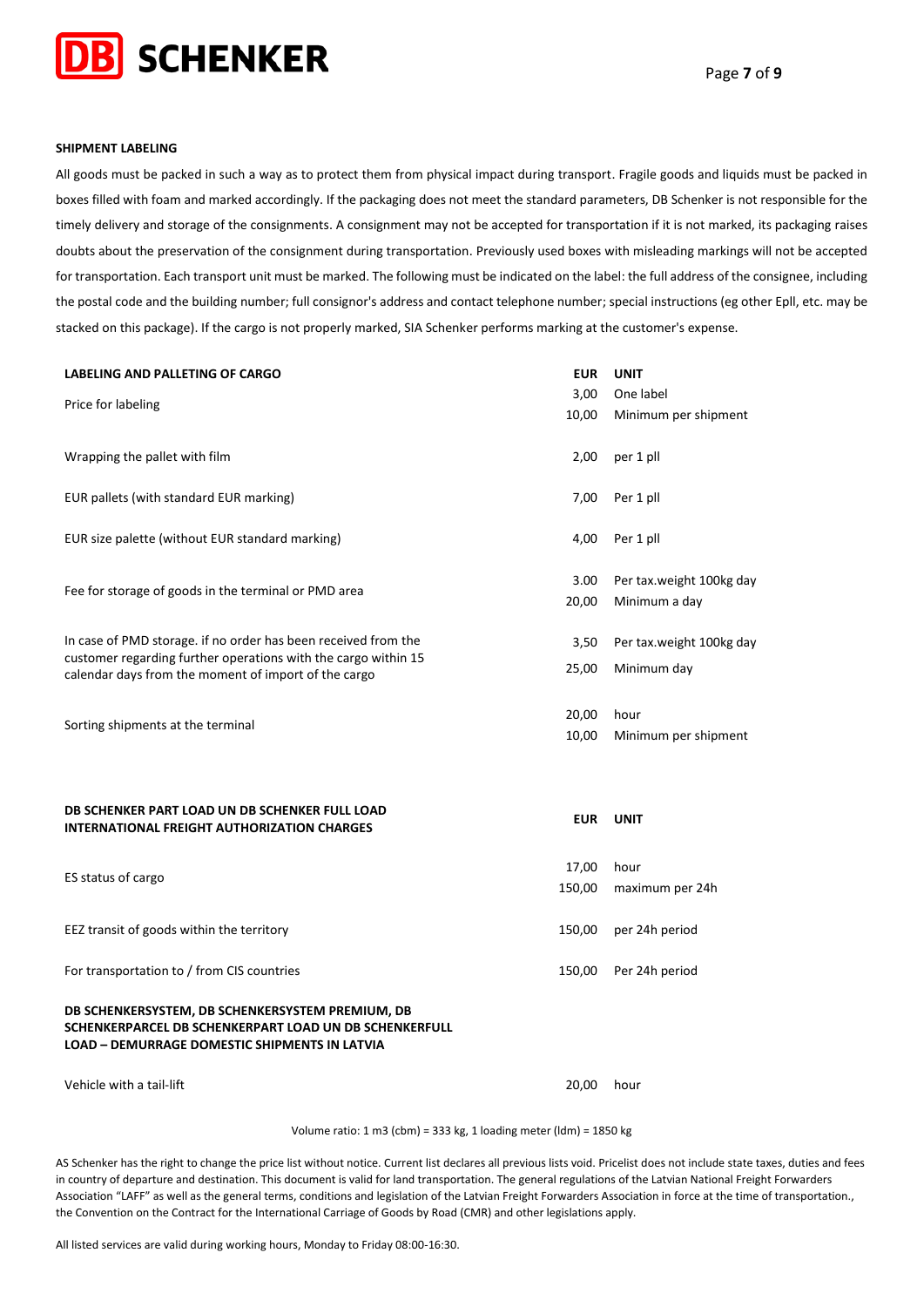| <b>DB</b> SCHENKER                      |                |                  |
|-----------------------------------------|----------------|------------------|
|                                         | 20,00          | Minimum          |
| Semitrailer, trailer with trailer       | 30,00<br>30,00 | hour<br>Minimum  |
| Semi-trailer, trailer (without tractor) | 70,00<br>70,00 | day<br>Minimums  |
| If the tax weight is up to 100kg        | 7,00           | For every 10 min |
| <b>REMOTE SURCHARGE</b>                 | <b>EUR</b>     | <b>UNIT</b>      |
| Tax. Weight 0-500 kg                    | 5,00           | shipment         |
| Tax. Weight 501-1500 kg                 | 7,00           | shipment         |
| Tax. Weight 1501-2500kg                 | 10,00          | shipment         |
| Tax. Weight 2501-4500 kg                | 15,00          | shipment         |

# **LIST OF POSTAL CODES FOR THE REMOTE REGIONS OF LATVIA (LV):**

| 3275 | 3477 | 3480          | 3484          | 3487          | 4301          | 4342 | 4344 | 4348 | 4350 |
|------|------|---------------|---------------|---------------|---------------|------|------|------|------|
| 4352 | 4354 | 4359          | 4501          | 4561          | 4567          | 4570 | 4577 | 4580 | 4588 |
| 4590 | 4595 | 5208          | 5228          | 5444          | 5601          | 5651 | 5660 | 5662 | 5664 |
| 5666 | 5668 | 5676-<br>5677 | 5680-<br>5681 | 5684-<br>5685 | 5692-<br>5693 | 5695 | 5704 | 5711 | 5717 |
| 5719 | 5722 | 5725-<br>5726 | 5739-<br>5740 |               |               |      |      |      |      |

#### **CITY SURCHARGE EUR UNIT**

Surcharge for shipment delivery/collection in city 5,00 shipment 5,00 shipment

# **LIST OF CITY SURCHARGE POSTAL CODES (LV)**

| 1050 | 2008 | 2010 | 2012 | 2015 | 2016 |  |
|------|------|------|------|------|------|--|

Volume ratio: 1 m3 (cbm) = 333 kg, 1 loading meter (ldm) = 1850 kg

AS Schenker has the right to change the price list without notice. Current list declares all previous lists void. Pricelist does not include state taxes, duties and fees in country of departure and destination. This document is valid for land transportation. The general regulations of the Latvian National Freight Forwarders Association "LAFF" as well as the general terms, conditions and legislation of the Latvian Freight Forwarders Association in force at the time of transportation., the Convention on the Contract for the International Carriage of Goods by Road (CMR) and other legislations apply.

All listed services are valid during working hours, Monday to Friday 08:00-16:30.

Page **8** of **9**